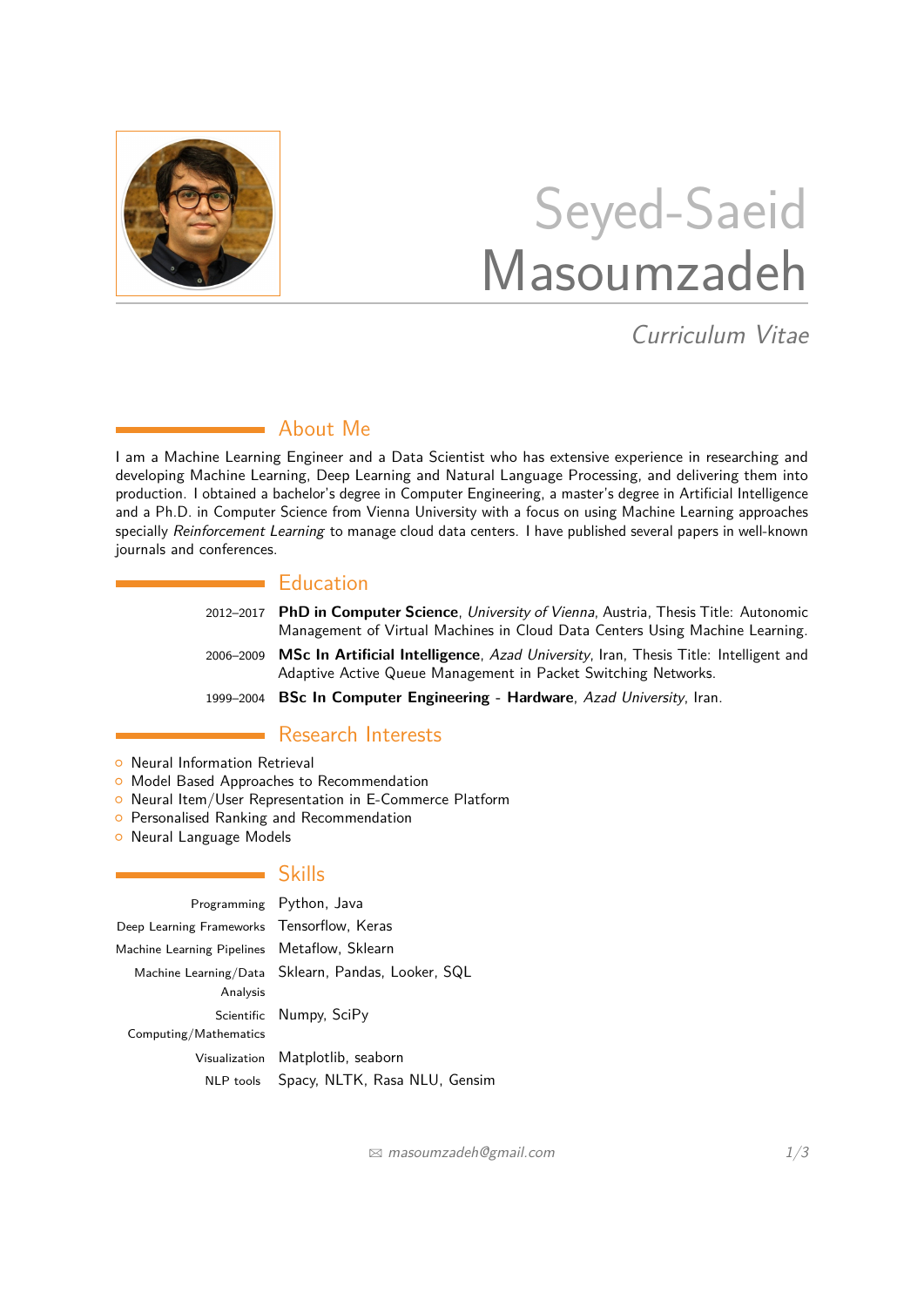# **Professional Experience**

| 2.2018-Present |  |
|----------------|--|

Senior Data Scientist, Lyst, London, UK.

Research and development on machine learning and deep learning techniques to build ranking algorithms and recommendation systems. Below are some of the projects shipped into the production which I have been significantly involved in:

- **O** A Cold Start Free Collaborative Filtering Recommendation Based on Users Interactions
- **O** A Content Based Recommendation Using Item Images
- **O** A Multi Objective Ranking System
- **O** A Query Auto Completion System
- **A Ranking Diversification Algorithm**
- **O** A Personalised Re-ranker Algorithm
- <sup>o</sup> A Name Entity Algorithm for Query Segmentation

## 9.2016-1.2018 **Co-Founder/ Data Scientist**, Cyra/RECBO Corp LTD, London, UK.

This is related to the entrepreneurial side of my experience. I have co-founded a company called RECBO, backed by Entrepreneur First. At this company, Cyra was born, which is an A.I virtual assistant in Recruitment. I have used different type of Natural Language Processing techniques to give life to Cyra. It is now able to talk with customers through a chat interface, understand their hiring needs and then provide and recommend the best candidates to them.

## 3.2016-8.2016 **Entrepreneur in Residence**, Entrepreneur First, London, UK.

**•** Entrepreneur First is the only seed investment program that selects purely on the basis of technical talent. It takes the best computer scientists and engineers, usually before they have a team or a startup idea, and help them build technology startups in London. 3% Acceptance rate. I have co-founded Recbo at EF and received an initial funding after graduation..

## 8.2015-1.2016 **Machine Learning Developer**, Eco Talent Discovery/Stackbox, London, UK.

<sup>o</sup> Research and development on a specialised Recommender System using Natural Language Processing and Machine Learning techniques to provide the best job roles for a given candidate profile.

## 3.2012-8.2015 **PhD Researcher**, University of Vienna, Vienna, Austria.

Research on Autonomic Management of Virtual Machines in Cloud Data Centers Using Machine Learning approaches in special Reinforcement Learning Algorithms and Multi Agent Systems.

#### 5.2015-6.2015 **Visiting Researcher**, Umea Univeristy, Umea, Sweden.

During this research visit, we developed a self adaptive capacity controller for overbooked datacenters using a reinforcement learning algorithm, led to publish one poster and one full paper in ICAC 2016 and ICCAC 2016 respectively and received the best paper award from ICCAC 2016.

## **Publications**

<span id="page-1-0"></span>Journal Articles S. Brienza, S.E. Cebeci, S. S. Masoumzadeh, H. Hlavacs, O. Ozkasap, G. Anastasi,"A Survey of Energy Efficiency in P2P Systems:File Distribution, Content Streaming and Epidemics", ACM Computing Surveys.

> S. S. Masoumzadeh, K. Meshgi, S. S. Ghidari, and G. Taghizadeh," FQL-RED : an adaptive scalable schema for active queue management", International Journal of Network Management, vol. 21, no. 2, pp. 147–167, 2011.